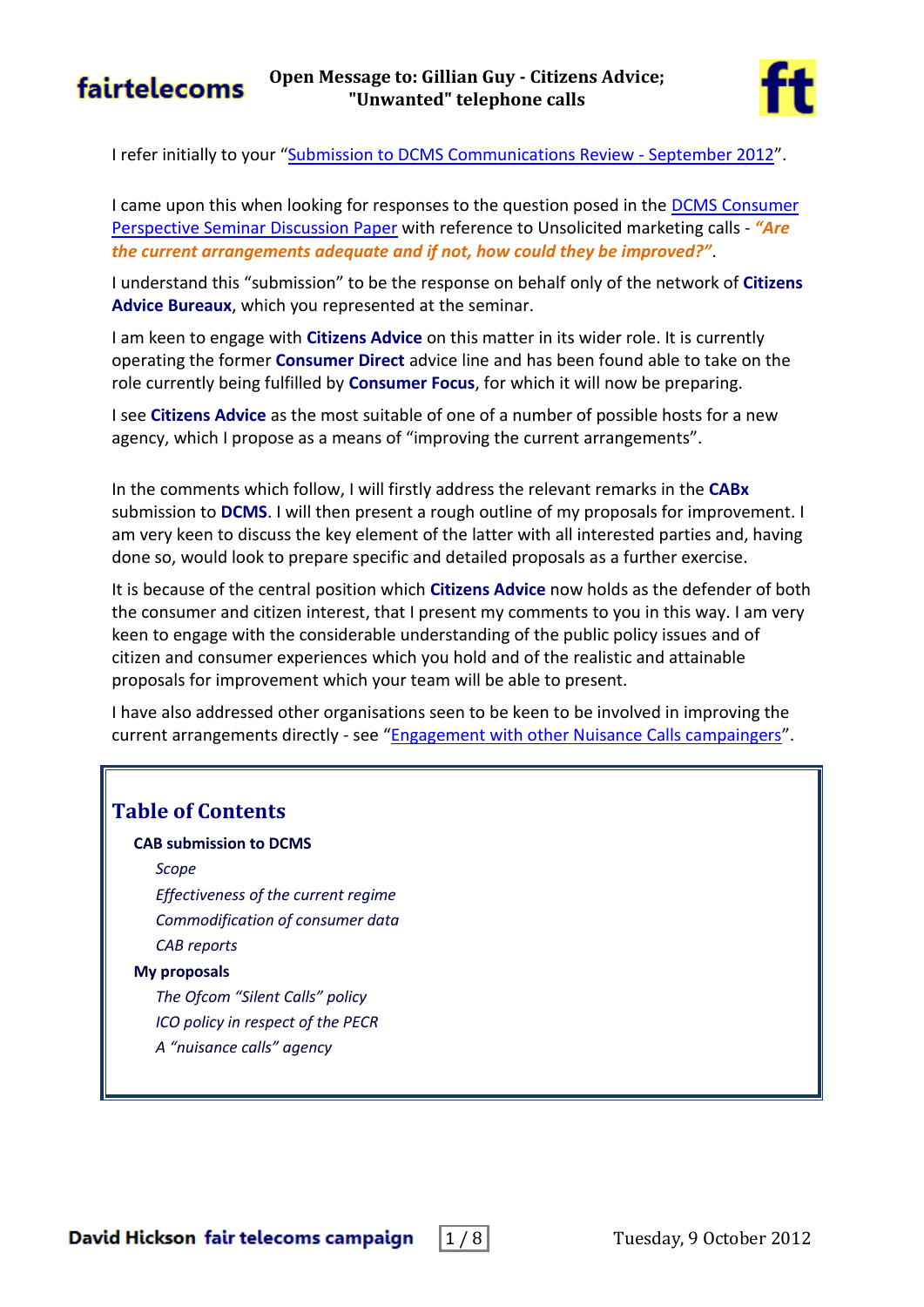



# <span id="page-1-0"></span>**CAB submission to DCMS**

# <span id="page-1-1"></span>*Scope*

You broaden the scope of the issue raised, by addressing "unwanted" communications. This could be taken to include the telephone call from a beloved friend or relative in the middle of a favourite TV program, or any communication presenting bad news. You also address improper sales activity by reference to the specific content of communications by telephone and further activity, rather than the general nature of the communication in question.

In taking this matter forward we must take care to ensure proper delineation, in these respects and others. Most of us have a telephone so as to be connected to the outside world, receiving incoming calls at the choice of the caller, not only those calls which we explicitly express, or hold, a desire to receive. Consumers may be equally drawn into scams in response to other forms of communication, e.g. post, radio, TV, newspapers and journals, the internet and personal contact. It would be foolish to have a separate scam protection mechanism to do the same job for each form of, otherwise valid, communication.

I would however broaden the scope of the heading given by **DCMS**, to include all "Silent Calls" and other examples of misuse. You rightly point out that the experience of the individual receiving a call they regard as "nuisance" lumps many different categories together. Whilst many Silent Calls are made with a direct marketing purpose, many are not, and the recipient is obviously unable to directly determine the purpose of the call.

I find the term "nuisance calls" to most adequately describe the general category of telephone calls which we are addressing. It is also necessary to confirm that we include marketing text messages, faxes and recorded message calls, none of which are covered by the consent that may otherwise be assumed by a failure to register with the **TPS**.

# <span id="page-1-2"></span>*Effectiveness of the current regime*

I totally agree with your statement that *"the existing regime of regulation and enforcement is not working"*, however I believe that it could never work effectively as it is.

## **Technology and practices**

You state that *"it has not kept up with new technology or new practices by marketers and scammers"*; I do not accept this point as valid. I see it as vital that the regulations and policies remain neutral in respect of technology and sufficiently broad to cover all practices.

In the case of Silent Calls, **Ofcom** has chosen to specifically endorse use of an old and failed technology (Answering Machine Detection). A neutral position would have ensured the development and adoption of alternative (Answering Service Detection) technology.

The **ICO**'s stated reason for the prohibition of recorded message calls which include an option to speak to someone is technology specific - pulse dialling may make IVR unusable! This prohibition should not however be removed because its justification is out of date.

With regard to practices by marketers and scammers, the regime was too narrowly defined when it was introduced in 2003, and none of the modest changes made subsequently have helped. This has nothing to do with any changes in practice, which will always continue.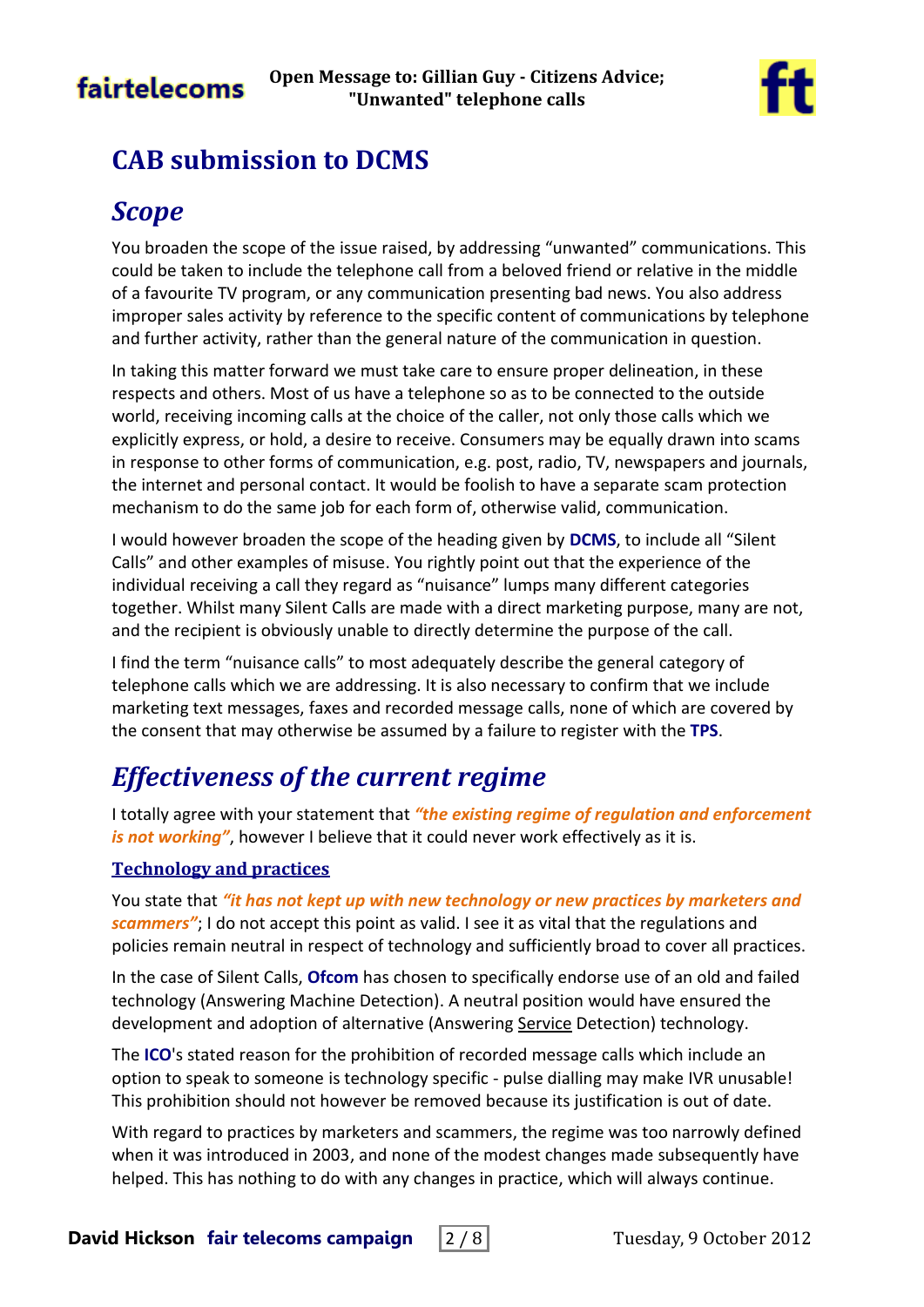



### **Direct marketing**

You suggest that the activity of the claims management industry in seeking potential clients cannot fall within the definition of "direct marketing" in the PECR. I do not accept this.

The **ICO** already applies a very broad definition of the term in its policy. The problem arises only in its enforcement regime, which requires the precise nature of the call to have been explicitly stated to be direct marketing by the caller before it will accept a report. It is clearly understood that any marketing activity which relates to a **particular person** is "direct marketing", even if the caller would not seek to convert an enquiry itself.

The relevant regulations refer to the "purpose" of the call. If the purpose of the call is not honestly declared by the caller, it may be more difficult to take enforcement action, it does not however mean that a breach has not occurred. This is one of many examples of the enforcement tail improperly wagging the policy dog.

There may be a need to simply clarify the distinction between research into a market and direct marketing to a particular individual.

#### **A new regime**

You identify a utopian situation in which there is a single regulator with appropriate powers of enforcement to cover all aspects of concern about unwanted telephone calls. My proposal approaches that situation in a more realistic manner.

I propose that there be a single specialist citizen-focussed agency to deal with the issue of "nuisance calls", irrespective of whether there is a consumer relationship involved in any true sense. Working within the current statutory and regulatory framework, this agency could enable a more effective approach to be applied to use of existing powers and identify any true needs for necessary changes to statutory provisions.

## <span id="page-2-0"></span>*Commodification of consumer data*

The opening up of markets, for example in legal services, has provided a greater need for market intelligence and more opportunities for it to be used. "Commodification" of consumer data is however nothing new. It has long been an important part of the marketing industry. There is a strong argument that this provides consumer benefit, in that it enables marketing to be focussed on those most likely to have a genuine interest in, or need for, a particular product or service. It is actually a means of avoiding the *"scatter-gun"* approach.

The proposed prohibition of this activity could itself be described as being a "scatter-gun" approach, as it would halt beneficial practice, not to mention damaging the balance sheets of every company with a customer base. The targets for action must be ALL unsolicited marketing calls and breaches of the DPA by improper dissemination of personal data.

## <span id="page-2-1"></span>*CAB reports*

The Bureaux cases reported indicate that not only would **CAB** personnel benefit from the guidance that the agency which I propose would be able to provide to them and their clients, but that the agency itself would be able to deal with the reports far more effectively than individual bureaux, or indeed **Ofcom** and the **ICO**.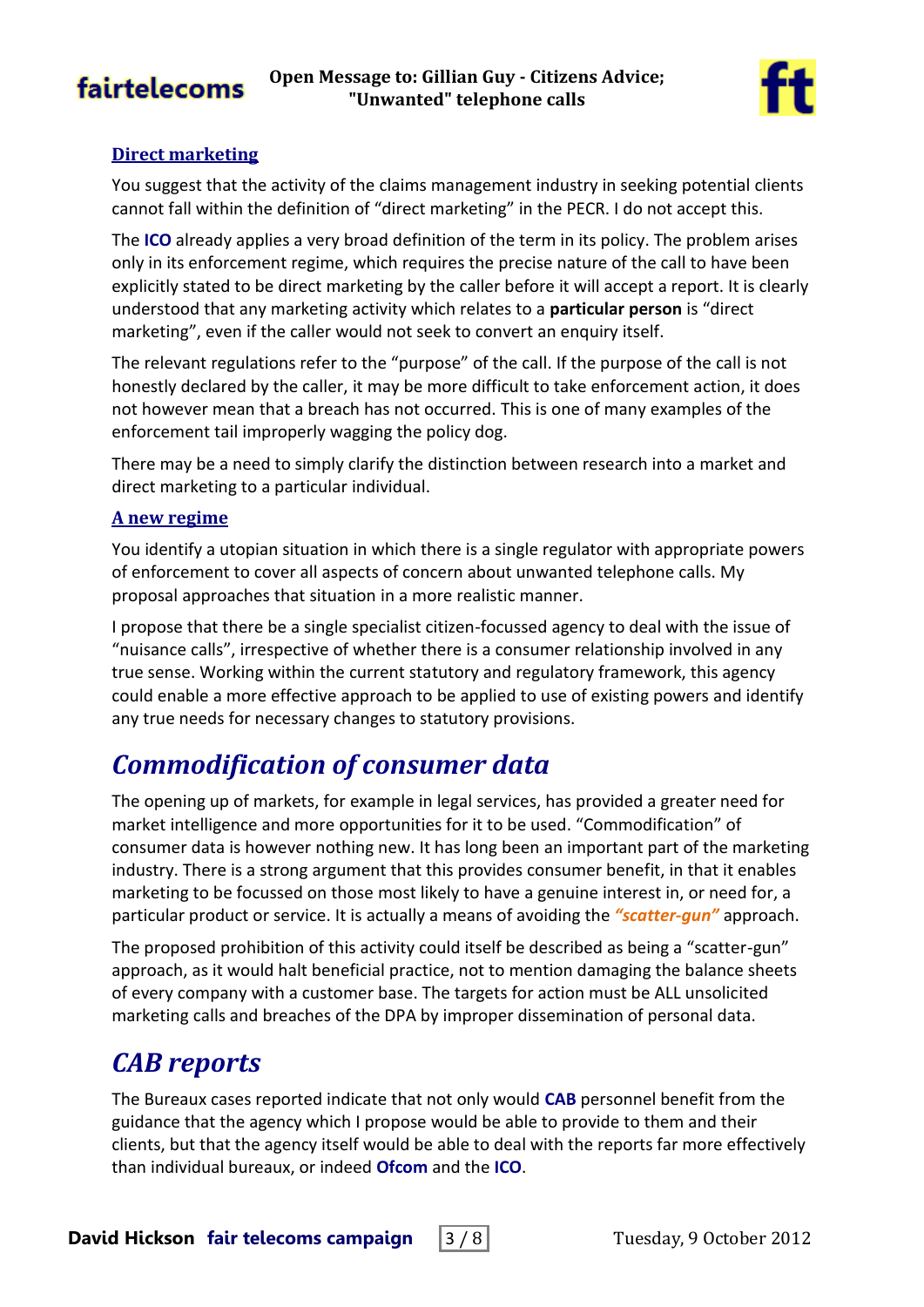

# <span id="page-3-0"></span>**My proposals**

I present these proposals in three parts.

- 1. Changes to the **Ofcom** Statement of Policy on use of its Persistent Misuse Powers.
- 2. Changes to the policy followed by the **ICO** in interpretation and enforcement of the PECR.
- 3. Outline suggestions for a new "nuisance calls" agency.

# <span id="page-3-1"></span>*The Ofcom "Silent Calls" policy*

The mistaken and failed attempt by **Ofcom** to regulate, rather than eliminate, the practice of making Silent Calls is a disgrace. Its tolerance of Silent Calls and prohibition of some "abandoned" calls that are not silent is a direct refusal to attempt to meet the expectations of parliament as expressed in 2006 - *"We expect you to use your powers to eradicate the nuisance of Silent Calls"* (see links and further comments in *this media release*).

### **Definition of "misuse"**

I have long argued that a habitual ("persistent") failure by a caller to honestly state, by voice, their name (or that of the company they represent, as an employee or agent) and the purpose of a voice telephone call, when it is answered, should be classified as "misuse of a telephone network or service". Such a definition would cover not only Silent Calls but also help to address other examples of nuisance calls.

The nature of the persistent misuse powers ensures that there must be evidence of persistence and the effect of annoyance, inconvenience or anxiety to those called before a specific activity by a particular person may be proscribed by Notification. A wider definition of persistent misuse would not require **Ofcom** to apply its powers inappropriately, as it retains discretion about when they are used. It is not **Ofcom**'s duty to provide all telephone users with a set of regulations about how they should conduct themselves. It is however **Ofcom**'s duty to intervene appropriately whenever cases of misuse come to its attention.

### **Persistent Misuse of the Persistent Misuse powers**

The persistent misuse powers do not require, or even enable, the imposition of general regulations. It is only by the issuing of an Enforcement Notification (under section 129) that an enforceable requirement may be imposed on a specific "person" covering a specific activity. The power to impose a financial penalty is specifically directed to cover a breach of such a requirement, although it may be used in other cases, as it has - exclusively.

The initial Notification of Persistent Misuse (under section 128) is a much lighter means of intervention than is generally understood, as it cannot impose requirements and need not be supported by the weight of evidence necessary to sustain imposition of a financial penalty. A significant reason for the failure of the **Ofcom** approach is its unwillingness to use the Section 128 powers in the way that they may be used, to publicly notify all those found to be engaged in the habitual practice of hanging up in silence that this represents misuse.

**Ofcom**'s preference for the role of a general regulator causes it to habitually ("persistently") set aside the option of using the section 129 powers and to misuse the section 128 powers, as if they applied only to a breach of enforceable regulations. This misuse must cease.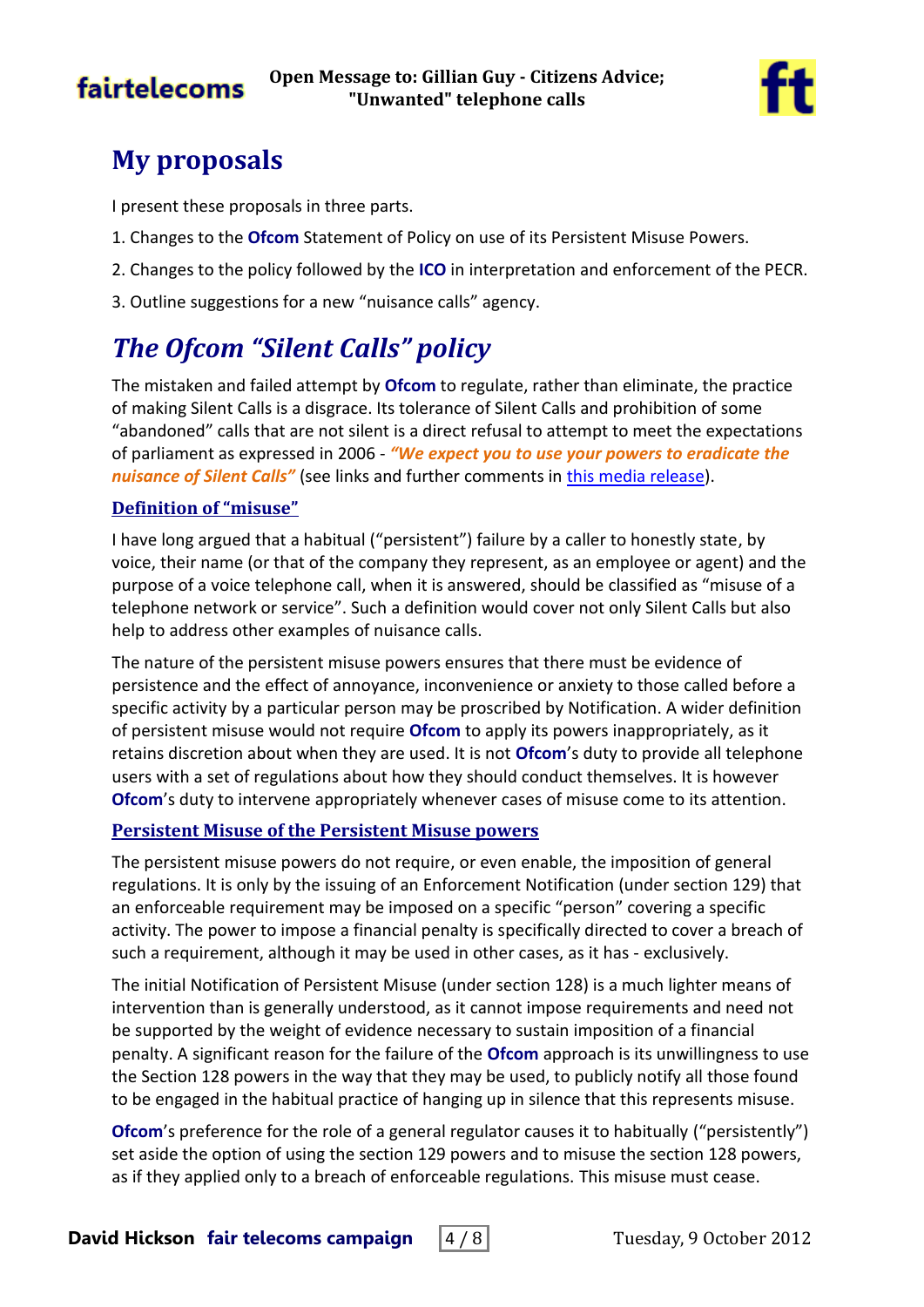

### **The "percentage approach"**

The applied definition of misuse in terms of a percentage of daily activity is perverse and improper. The effect of any degree of inconvenience, annoyance or anxiety is not changed by other activity carried out by the caller on the same day. There is no necessity for any caller to habitually hang up in silence, so there is no need for there to be some form of allowance for an inevitable unhappy consequence of otherwise legitimate activity.

It is indeed undesirable for there to be an exceptional number of cases where an informative message is played to cover the "no agent available" situation that arises with use of predictive diallers. There is however no need to muddy the situation regarding persistent misuse by attempting to cover this quite separate issue by the persistent misuse powers. If **Ofcom** were to seek to make a case that the degree of inconvenience, annoyance and anxiety caused by calls from a mass calling operation that were simply ineffective warranted percentage limits, then it would need to address this activity in general.

## **Approval of Silent Calls caused by AMD**

Despite a recognition that use of AMD is quite possibly no less a cause of Silent Calls than the "no agent available" scenario, **Ofcom** has so far refused to classify its use as potentially "persistent misuse". **Ofcom** specifically advises those who are likely to have made a "false positive" Silent Call in this way to wait until the next day before calling again, so it is likely that the call will be answered in the same way and therefore produce the same effect.

Present AMD technology represents a failed attempt to modify a technique which was effective when tape recorders were generally used to provide answering services. Support for this has prevented the worthwhile development of a means of the now widespread network based answering services providing the caller with a clear indication of their use.

Not only is this **Ofcom** policy a clear tolerance of Silent Calls, it impedes the development and adoption of a wholly effective alternative - Answering Service Detection.

### **Summary**

Changes must be made to the way in which the **Ofcom** persistent misuse powers are utilised in effect, and (as necessary) to the published policy, to take account of the above points. In particular, application of the powers has to move away from the regulatory approach which (rightly) underpins most of **Ofcom**'s work, but is unsuited to this aspect of its duties.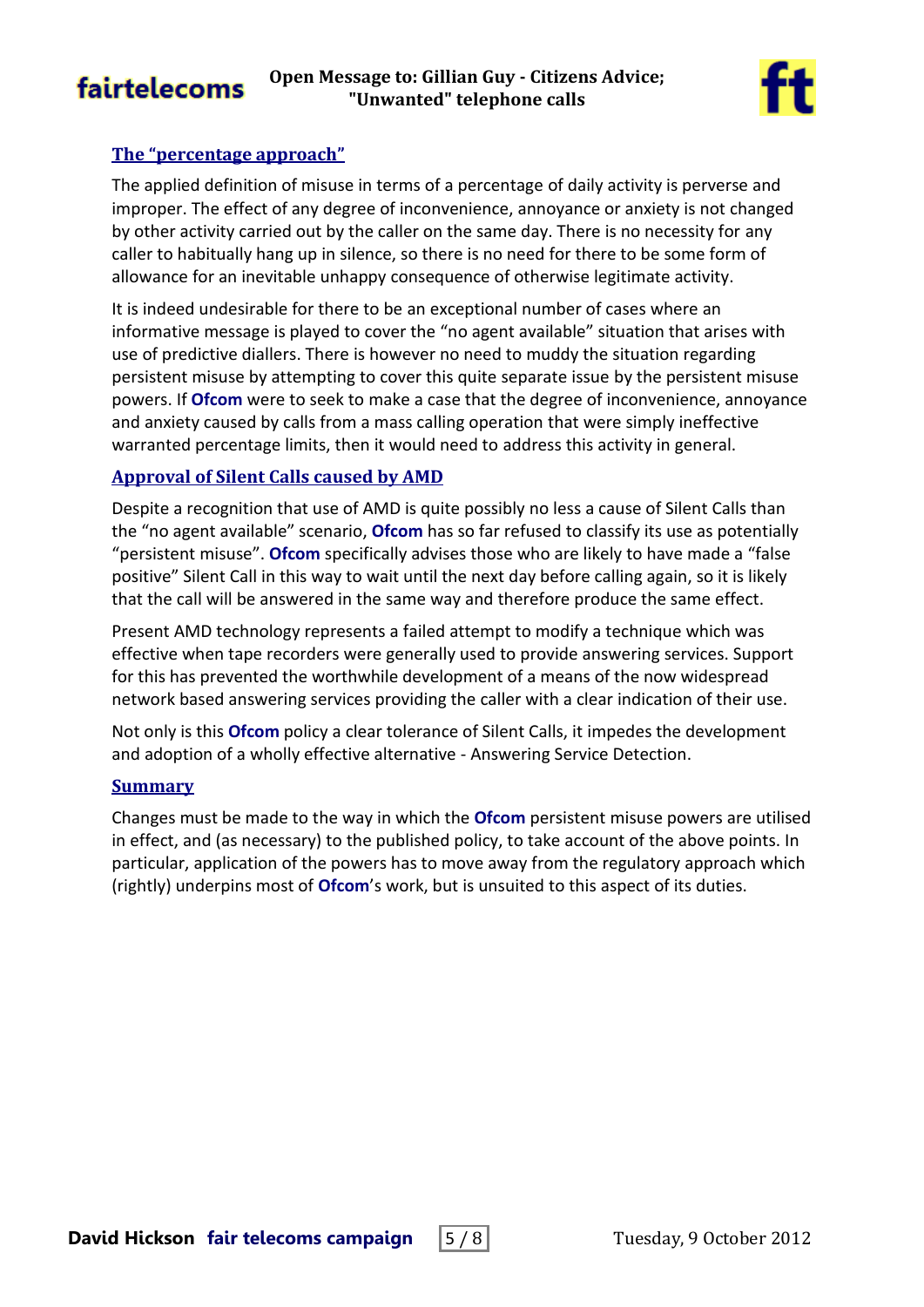

# <span id="page-5-0"></span>*ICO policy in respect of the PECR*

Unlike the situation with persistent misuse, where **Ofcom** has discretion about what activities are covered, the PECR are specific statutory regulations. They are however subject to interpretation and discretion in enforcement by the **ICO**.

### **"Direct marketing purpose"**

The **ICO** guidance states that not only should this purpose exist, but that it must be evident in the content of the communication. Whilst it is understandable that clear evidence makes enforcement easier, it is unnecessary and improper to effectively enable the regulations to be breached without fear of action, by withholding or misrepresenting the purpose of a call.

"Direct marketing" does not require an attempt to secure a sale, or even to register interest that will be followed up by the same organisation. Concerns regarding the distribution of marketing intelligence should be separated from the detail of the means by which the information is obtained.

If the marketing activity is "particular" to the person called, even if it is nothing more than an invitation to press a button if interested in a particular product or service, then it is "direct marketing". Only market research activity that demonstrably is unconcerned with the particular identity of the respondent can escape this definition.

Whether or not **Ofcom** treats a failure to state the purpose of a call, or the misrepresentation of it, as misuse, the **ICO** cannot permit such failure or misrepresentation to be used as a means of evading action against a breach of the relevant regulations.

### **Enforcement policy**

There is a general assumption amongst regulators that their objective is to maintain compliance by a defined cohort of organisations that they regulate. This may be done with a light touch and through informal engagement, although with the threat of serious penalties in the case of serious breaches. When there is such a defined cohort with a sense of shared responsibility, then this can be effective.

Even the representative industry bodies would accept that this does not truly apply in the case of the matters addressed here. Claims that their membership is largely compliant may be subject to question, but are rendered meaningless by the fact that, as they themselves would claim, widespread breaches are practised by those who fall outside their control.

Potential offenders will measure the risk of being caught and the likelihood of their activities being deemed to warrant attention. Somewhat perversely, the administrative processes involved mean that the risk of being subject to action diminishes as the potential scale of the penalty increases.

The "regulatory" approach has been clearly seen to fail, as it must, in cases where specific activities are, in effect, proscribed. In this particular area therefore, a different approach has to be taken.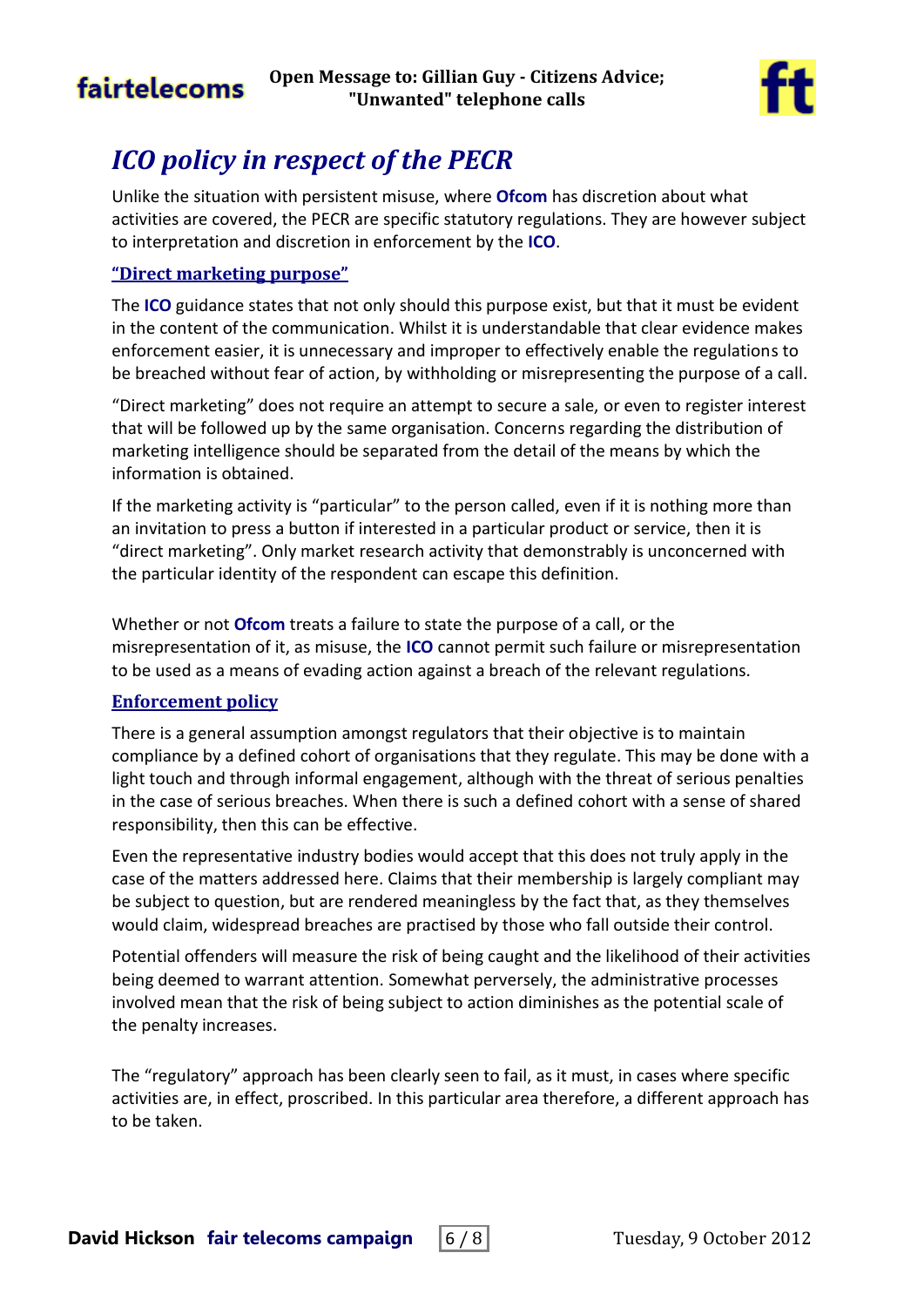

# <span id="page-6-0"></span>*A "nuisance calls" agency*

I need to engage in serious discussion with involved parties to firm up on the rough ideas set out below. At this stage, I do not seek to be completely precise in my definitions or explicit in all respects. I intend to develop this proposal following discussion with interested parties.

A summary of my current proposal is published at: "Nuisance Calls - [Outline proposal](http://www.fairtelecoms.org.uk/uploads/1/1/4/5/11456053/nuisance_calls_-_outline_proposal.pdf)".

### **Why the agency is necessary**

- It is widely accepted that there needs to be a single citizen-facing point of contact for all reports about "nuisance calls". This point is made most eloquently by [this 22-page guide.](http://consumers.ofcom.org.uk/files/2012/09/all-guides-small.pdf)
- Because the bodies primarily involved (**Ofcom** and the **ICO**) are mostly concerned with "regulation", acting to simply prevent and halt widespread improper activity by an undefined community is ill-suited to the mechanisms which they have in place.
- The powers and essential regulations that exist should be adequate to address the issue far more effectively than has been seen, through many revisions of policy and adjustments to the powers. A new approach to handling the powers is clearly required.
- There needs to be greater transparency in the relationship between reports of cases of breaches of regulation and other nuisance, and the action taken in response.

### **What the agency would do**

- It would take on the responsibility for all public facing aspects of the action taken to deal with all "nuisance calls", whether or not any "consumer" relationship is involved.
- It would receive reports from the public and other sources, e.g. telephone companies.
- It would either hold powers assigned by the respective bodies or cause them to be applied on demand, to obtain information and conduct enquiries.
- Having regard only to the public interest, it would determine the appropriate action to be taken in respect of any case.
- Where sufficient clear evidence was held, it would issue public reports of action taken.
- It would work wholly in concert with the respective statutory bodies, but enabling approaches to be taken that would not be possible for those bodies themselves.

### **Relationships with other bodies**

As well as the respective statutory bodies, it would foster and take advantage of close working relationships with other bodies, e.g.

- Government Departments (local and national)
- Telecommunications service providers
- Trade associations for the relevant industries
- Consumer groups
- Providers of relevant commercial products and services

### **Organisation - placement**